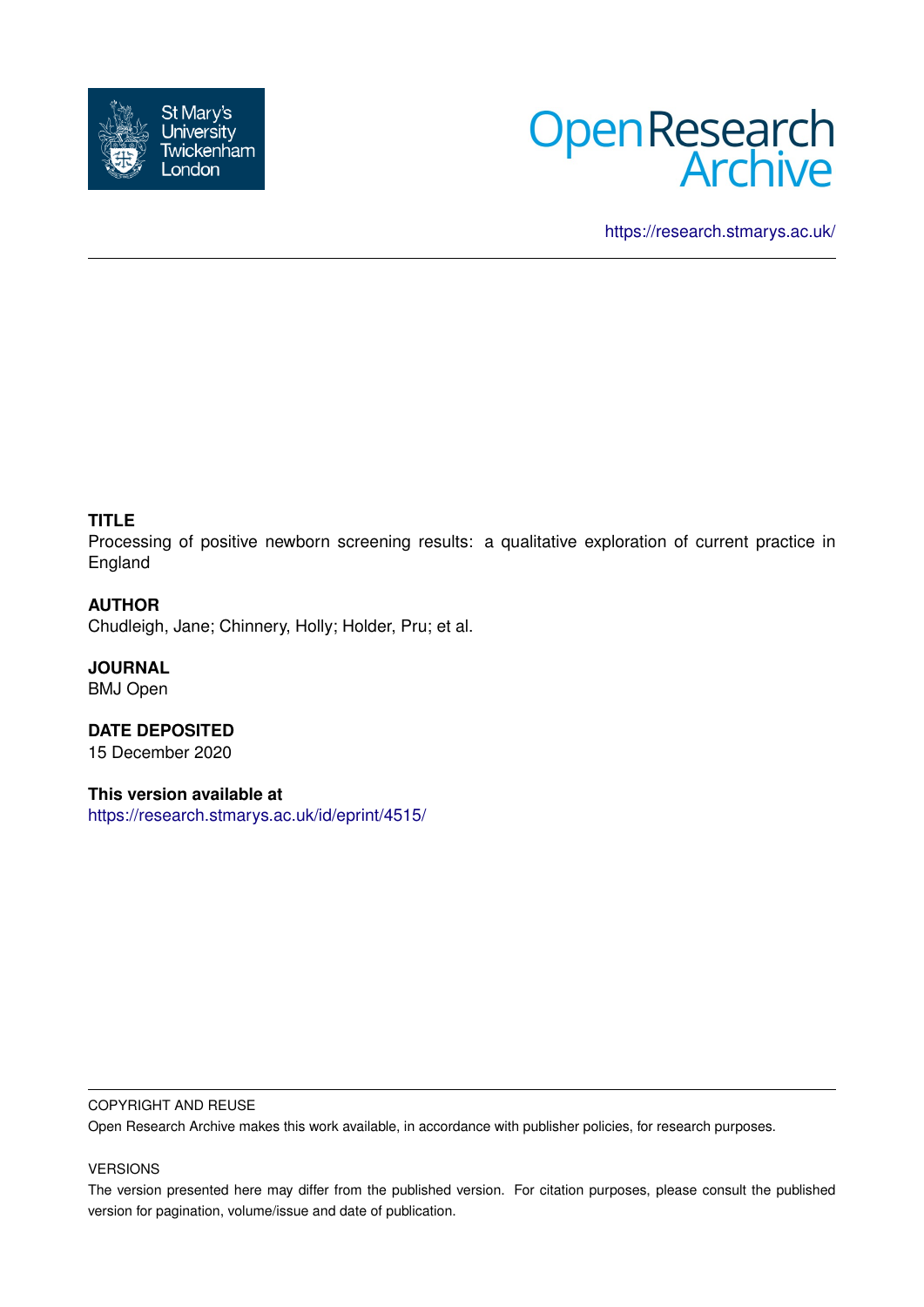



<https://research.stmarys.ac.uk/>

# **TITLE**

Processing of positive newborn screening results: a qualitative exploration of current practice in England

# **AUTHOR**

Chudleigh, Jane; Chinnery, Holly; Holder, Pru; et al.

**JOURNAL** BMJ Open

**DATE DEPOSITED** UNSPECIFIED

**This version available at** <http://research.stmarys.ac.uk/id/eprint/4515/>

## COPYRIGHT AND REUSE

Open Research Archive makes this work available, in accordance with publisher policies, for research purposes.

## VERSIONS

The version presented here may differ from the published version. For citation purposes, please consult the published version for pagination, volume/issue and date of publication.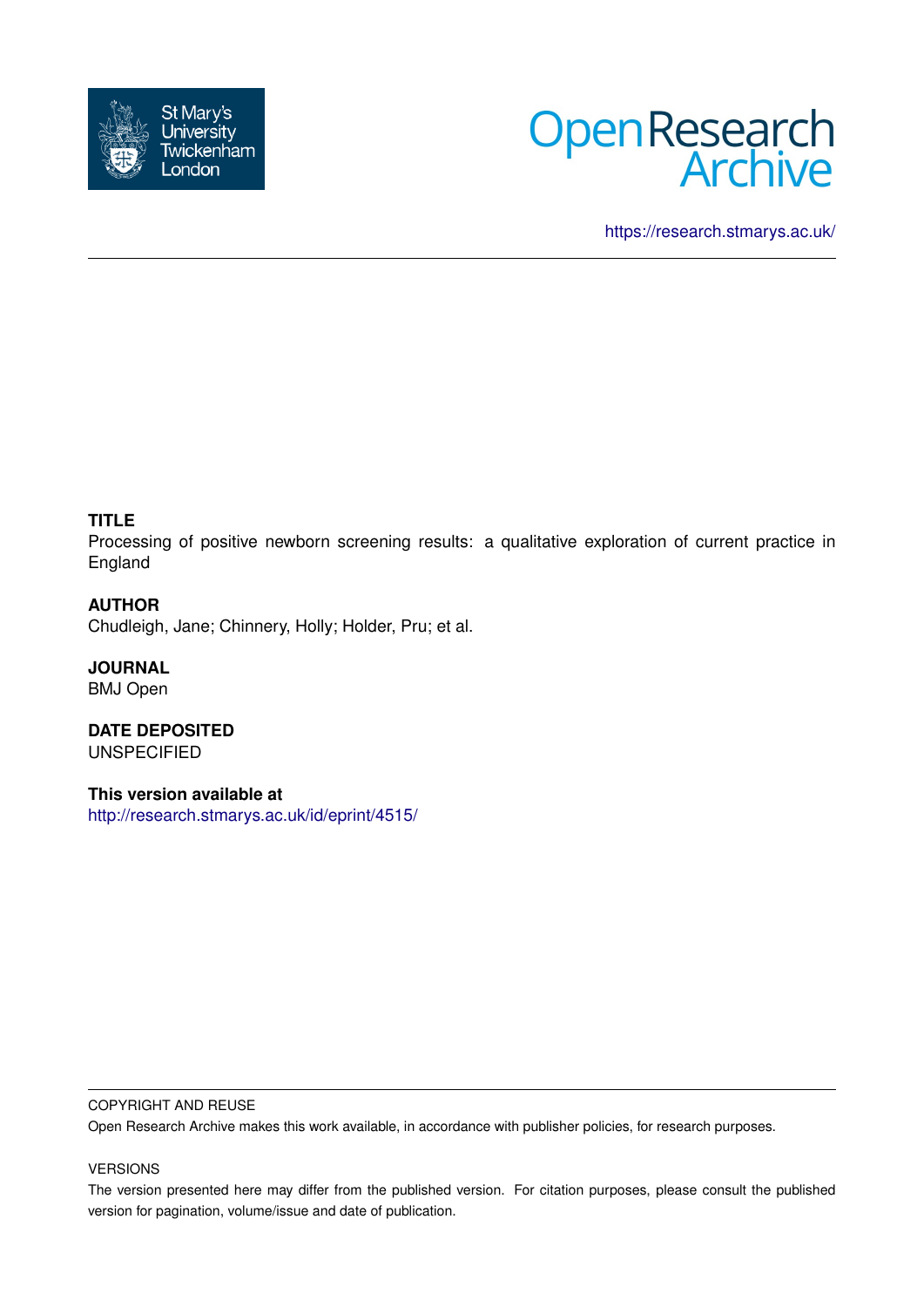# **BMJ Open Processing of positive newborn screening results: a qualitative exploration of current practice in England**

Jane Chudleigh  $\bigcirc$  ,<sup>1</sup> Holly Chinnery,<sup>2</sup> Pru Holder,<sup>1</sup> Rachel S Carling,<sup>3</sup> KevinSouthern,<sup>4</sup> Ellinor Olander,<sup>1</sup> Louise Moody,<sup>5</sup> Stephen Morris <sup>1</sup>,<sup>6</sup> Fiona Ulph,<sup>7</sup> Mandy Bryon,<sup>8</sup> Alan Simpson<sup>9</sup>

## ABSTRACT

**Objective** To explore current communication practices for positive newborn screening results from the newborn bloodspot screening (NBS) laboratory to clinicians to highlight differences, understand how the pathways are implemented in practice, identify barriers and facilitators and make recommendations for future practice and research.

**Design** A qualitative exploratory design was employed using semi-structured interviews.

Setting Thirteen NBS laboratories in England.

Participants Seventy-one clinicians; 22 NBS laboratory staff across 13 laboratories and 49 members of relevant clinical teams were interviewed.

Results Assurance of quality and consistency was a priority for all NBS laboratories. Findings indicated variation in approaches to communicating positive NBS results from laboratories to clinical teams. This was particularly evident for congenital hypothyroidism and was largely influenced by local arrangements, resources and the fact individual laboratories had detailed standard operating procedures for how they work. Obtaining feedback from clinical teams to the laboratory after the child had been seen could be challenging and time-consuming for those involved. Pathways for communicating carrier results for cystic fibrosis and sickle cell disease could be ambiguous and inconsistent which in turn could hamper the laboratories efforts to obtain timely feedback regarding whether or not the result had been communicated to the family. Communication pathways for positive NBS results between laboratories and clinical teams could therefore be timeconsuming and resource-intensive.

**Conclusion** The importance placed on ensuring positive NBS results were communicated effectively and in a timely fashion from the laboratory to the clinical team was evident from all participants. However, variation existed in terms of the processes used to report positive NBS results to clinical teams and the people involved. Variant practice identified may reflect local needs, but more often reflected local resources and a more consistent 'best practice' approach is required, not just in the UK but perhaps globally.

Trial registration number <ISRCTN15330120>.

#### Strengths and limitations of this study

- ► This is the first known study that has explored communication pathways for positive newborn bloodspot screening (NBS) results from the laboratory to clinical teams.
- ► Participants represented the 13 NBS laboratories in England involved in managing the nine conditions currently included in the NBS programme increasing the transferability of the findings.
- ► The study design, data collection and analysis were influenced by members of the patient and public involvement advisory group and relevant charities.
- $\blacktriangleright$  The researchers are experienced in this field which may have biassed data collection and analysis.

#### **INTRODUCTION**

In the UK, newborn bloodspot screening (NBS) comprises a heel prick blood sample taken via a NBS card between days 5 to 8 of life to identify pre-symptomatic babies that are affected by genetic or congenital conditions.<sup>1</sup> It is known that early diagnosis leads to better health outcomes for the child.<sup>12</sup> In the UK, since January 2015, NBS covers nine conditions [\(table](#page-3-0) 1).

Each year, around 10000 babies born in the UK have a positive NBS result. These positive NBS results include both babies who will eventually be diagnosed as being affected by one of the nine life-changing conditions currently screened for  $3<sup>4</sup>$  (n=approximately 1500), those who will later be confirmed as gene carriers for sickle cell disorder (SCD) or cystic fibrosis (CF) but unaffected by the disease and babies who screen positive but for whom screened disease is ruled out (falsepositive results).

Communicating presumptive positive NBS results NBS laboratory guides are available for each of the conditions included in the NBS

**To cite:** Chudleigh J, Chinnery H, Holder P, *et al*. Processing of positive newborn screening results: a qualitative exploration of current practice in England. *BMJ Open* 2020;10:e044755. doi:10.1136/ bmjopen-2020-044755

► Prepublication history and additional material for this paper is available online. To view these files, please visit the journal online (http://dx.doi.org/10. 1136/bmjopen-2020-044755).

Received 11 September 2020 Revised 04 November 2020 Accepted 20 November 2020

Check for updates

© Author(s) (or their employer(s)) 2020. Re-use permitted under CC BY. Published by BMJ.

For numbered affiliations see end of article.

Correspondence to Dr Jane Chudleigh; j.chudleigh@city.ac.uk

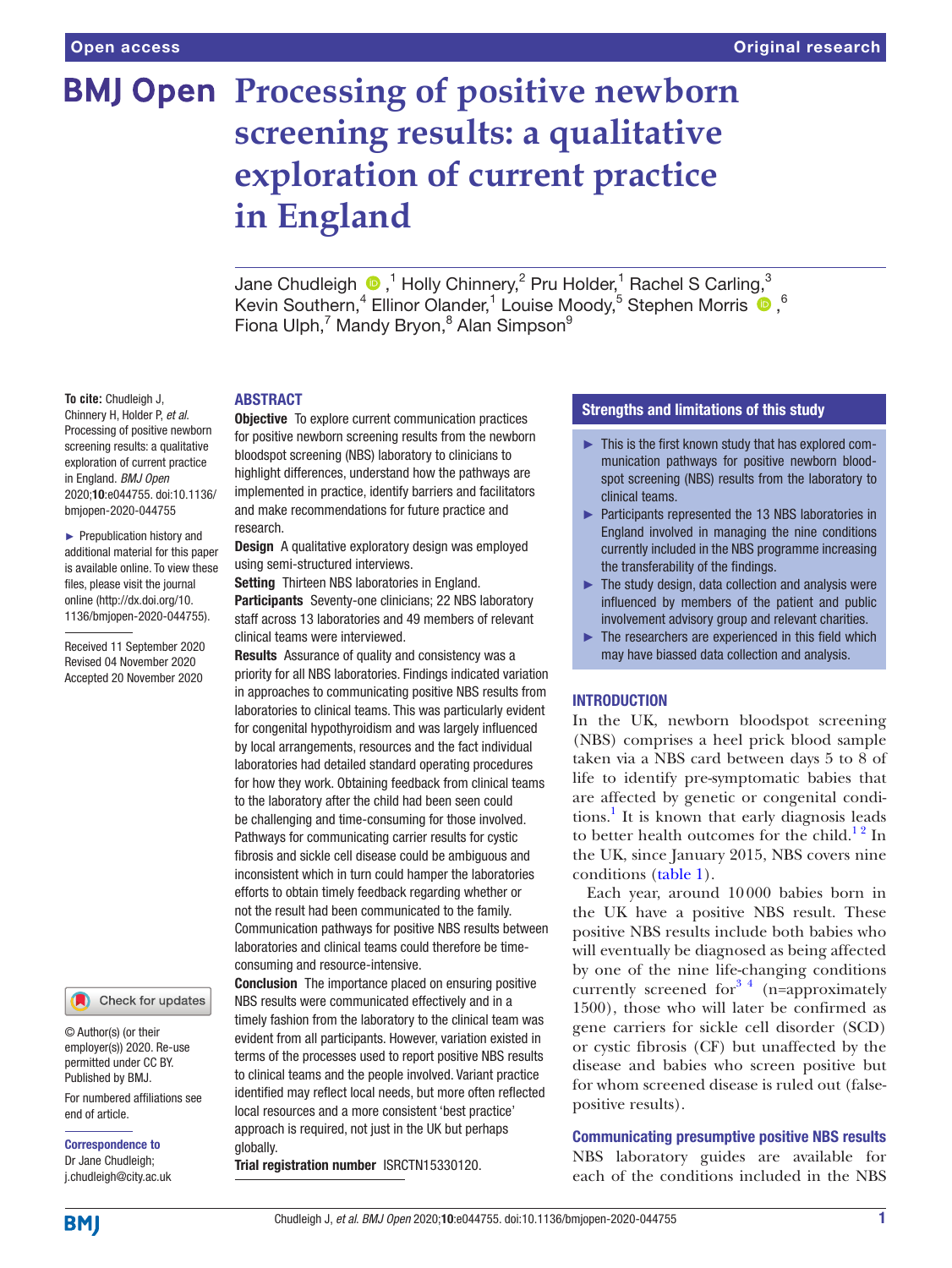<span id="page-3-0"></span>

| Conditions included in the newborn bloodspot<br>Table 1<br>screening programme |                     |  |  |
|--------------------------------------------------------------------------------|---------------------|--|--|
| Name of condition                                                              | <b>Abbreviation</b> |  |  |
| Sickle cell disorder                                                           | <b>SCD</b>          |  |  |
| Cystic fibrosis                                                                | СF                  |  |  |
| Phenylketonuria                                                                | <b>PKU</b>          |  |  |
| Homocystinuria                                                                 | HCU                 |  |  |
| Glutaric aciduria type 1                                                       | GA <sub>1</sub>     |  |  |
| Medium chain acyl CoA<br>dehydrogenase deficiency                              | <b>MCADD</b>        |  |  |
| Maple syrup urine disease                                                      | <b>MSUD</b>         |  |  |
| Isovaleric aciduria                                                            | IVA                 |  |  |
| Congenital hypothyroidism                                                      | <b>CHT</b>          |  |  |

Programme in the UK. $5-9$  Positive NBS results are referred to as being 'presumptive positive' (PP) results. That is, the result is presumed to indicate a positive result until further diagnostic testing is undertaken to either confirm or rule out the condition being screened for. Within each condition, there is specific information on how PP cases should be reported and communicated. While some aspects of the pathways are similar, some are very different such as the time frame for the first clinic appointment. [Table](#page-4-0) 2 summarises the different pathways as established in the guides, for each of the screened conditions.

Communicating positive NBS results is not an event but a process that starts from the moment the result is identified by the NBS laboratory as being above the agreed analytical 'cut-off' and ends when the parents are given the definitive diagnosis for their child.<sup>10</sup> Most literature to date has focussed on how positive NBS results are communicated to families via appropriate clinicians.<sup>11-16</sup> These studies have highlighted that despite guidance, this occurs in a range of ways which are not currently welldefined. In addition, poor, or inappropriate, strategies for communication of positive NBS result to families can influence parental outcomes in the short term $^{11}$   $^{13}$   $^{16-19}$ but may also have a longer term impact on children and families.<sup>[20](#page-12-5)</sup>

The NBS laboratory guides $5-9$  provide detailed explanations regarding the analytical aspects of NBS, quality assurance, clinical referral and follow-up and reporting and data collection for each of the screened conditions. However, no literature has explored how the process of communication from the laboratory to clinical teams is implemented in practice and how this might influence communication with families.

The purpose of the current study was to explore current communication practices for positive newborn screening results from the NBS laboratory to clinicians to highlight differences, understand how the pathways are implemented in practice, identify barriers and facilitators and make recommendations for future practice. Health professionals' experiences of communicating positive NBS results to families have been reported elsewhere.<sup>[10](#page-12-3)</sup>

#### **METHODS**

A qualitative exploratory design was utilised using semistructured telephone interviews with laboratory staff employed in the 13 NBS laboratories in England and members of relevant clinical teams notified of positive NBS results from the respective NBS laboratories. This study is part of an ongoing programme of work $^{21}$  and was approved by the London Stanmore ethics committee (17/LO/2102).

#### Patient and public involvement

Patient and public involvement (PPI) was instrumental in the design and conduct of this study. Eight parents of babies who had received a positive NBS screening result for one of the nine screened conditions formed a PPI advisory group who met prior to, during and following data collection. Their suggestions were incorporated into the study design, the data collection tools and the data analysis and presentation. The PPI group were presented with data from the annual reports of the NBS Programmes and made suggestions as to which sites should be used in later phases of the study design. The PPI group also suggested clarifying that positive NBS results indicated an 'abnormal' result while negative NBS results indicated a 'normal' result during data collection, as they had found this confusing when they received their child's NBS result. Initial findings of were presented to member of the PPI group during regular 6-month meetings and drafts of manuscripts were also shared with PPI members to ensure these were presented in a readable format. In addition, we obtained the views of representatives from charities for the screened conditions including Metabolic Support UK, the British Thyroid Foundation, the CF Trust and the Sickle Cell Society.

#### Setting

In England, there are 13 Newborn Screening laboratories that process the results for the nine conditions that are currently included in the NBS Programmes, these comprised the study sites.

#### Inclusion and exclusion criteria

Staff employed in NBS laboratories and involved in the processing of positive NBS results and members of relevant clinical teams who had received a positive NBS from NBS laboratories in the previous 6 months were included. Staff who had not been involved in processing or receiving positive NBS results in the last 6 months or who had personal experience of receiving a positive NBS result were excluded.

#### Recruitment and sampling

A two-stage sampling approach was employed where participants were first sampled purposively based on their experience with the phenomena of interest, followed by a second stage of snowball sampling where the first participants suggested others. Directors of all 13 NBS laboratories in England were invited to participate. These were identified through the UK Newborn Screening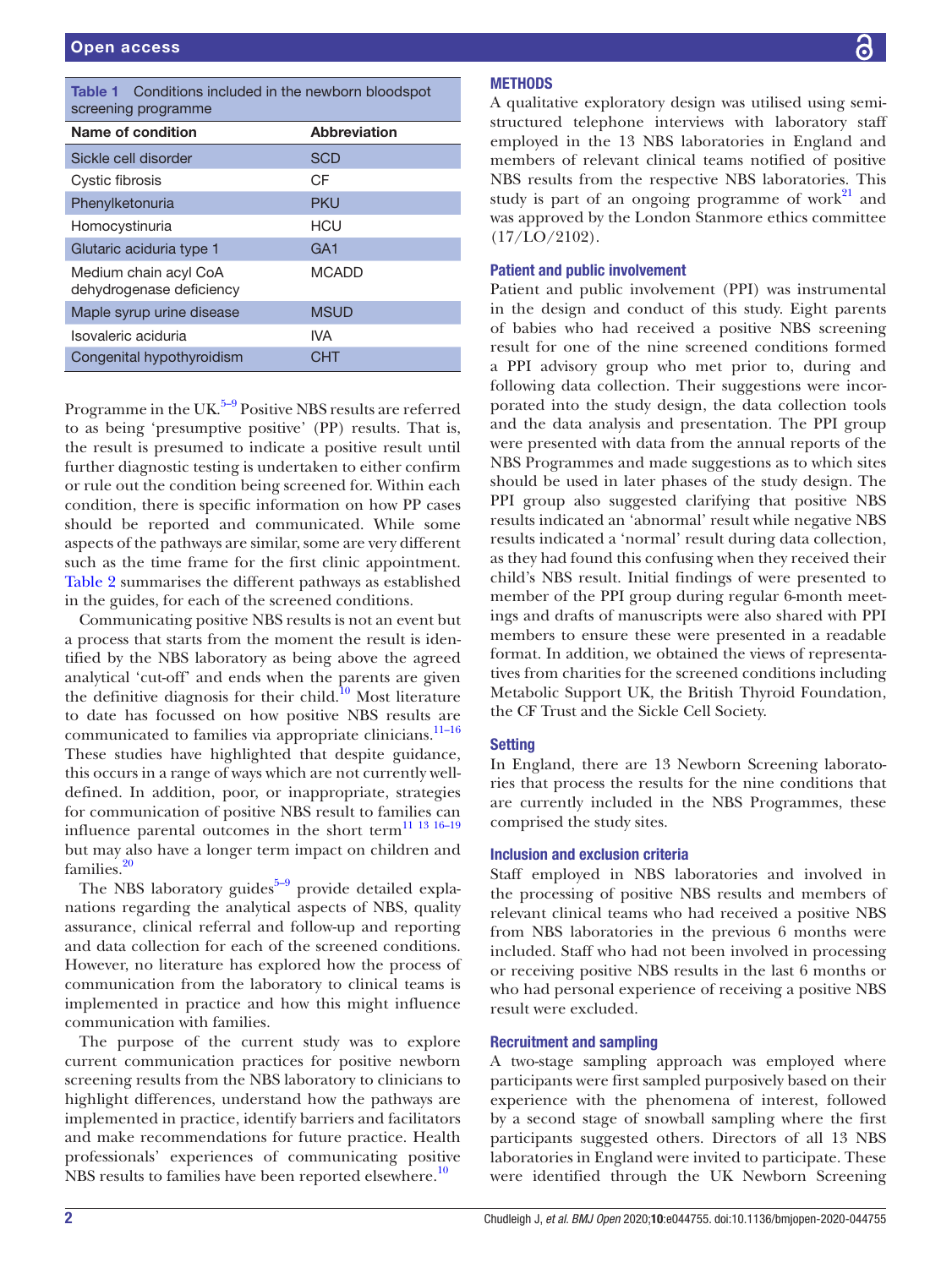<span id="page-4-0"></span>

| Table 2                                   |                                                                                                                                                                                                                                       |                                                                             | UK guidelines for communicating positive NBS results from laboratories to clinical trams following a PP NBS result                                                                                                                                                                                                                                                                                                                                                                                                                                                                                                                                                                                                                                         |                                                                                                                                                                                                   |
|-------------------------------------------|---------------------------------------------------------------------------------------------------------------------------------------------------------------------------------------------------------------------------------------|-----------------------------------------------------------------------------|------------------------------------------------------------------------------------------------------------------------------------------------------------------------------------------------------------------------------------------------------------------------------------------------------------------------------------------------------------------------------------------------------------------------------------------------------------------------------------------------------------------------------------------------------------------------------------------------------------------------------------------------------------------------------------------------------------------------------------------------------------|---------------------------------------------------------------------------------------------------------------------------------------------------------------------------------------------------|
| <b>Condition(s)</b>                       | laboratory to clinical team<br>Method of referral from                                                                                                                                                                                | communicating a PP result<br>to the clinical team<br>Time frame for         | Requirements when communicating PP<br>results to families                                                                                                                                                                                                                                                                                                                                                                                                                                                                                                                                                                                                                                                                                                  | Time frame for first clinic appointment                                                                                                                                                           |
| hypothyroidism <sup>8</sup><br>Congenital | standardised diagnostic and initial<br>Verbally and in writing by secure<br>lead paediatrician with a special<br>paediatric endocrine team or a<br>treatment protocol, to either<br>email, including a link to the<br>interest in CHT | the definitive NBS result being<br>Same or next working day of<br>available | 'informed health professional' who should<br>provide the family with the appropriate<br>screening programme and the child's<br>information leaflet available via the<br>Communicated to the family by an<br>appointment details                                                                                                                                                                                                                                                                                                                                                                                                                                                                                                                            | Must take place on the same day or the<br>next day after parents are informed of<br>their baby's positive NBS result                                                                              |
| Cystic fibrosis <sup>59</sup>             | The regional CF centre will usually<br>appropriate Regional CF Centre.<br>be responsible for liaising with<br>to a designated person at the<br>Refer the baby immediately<br>local CF clinics                                         | Within one working day of the<br>definitive screening result                | healthcare professional with knowledge of<br>call might be used. In both instances, it is<br>on a Friday, Saturday or Sunday and that<br>'appropriate health professional' but not<br>healthcare professional with appropriate<br>well. The family should be contacted via<br>recommended this should be done by a<br>result may be given at a home visit but<br>instance informing them that the result<br>sometimes a second structured phone<br>ideally Thursday should be avoided as<br>a structured telephone call in the first<br>states that the positive CF screening<br>will be discussed later that day by a<br>experience and support to give bad<br>news. Following this, the guidance<br>Parents should be informed by an<br>screening and CF | appointment on the following day after<br>they are informed of the PP result and<br>the diagnostic assessment within five<br>working days of receiving the result<br>Parents should be offered an |
| Sickle cell<br>disease                    | pathways, to the clinician and/<br>Must be reported as per local<br>or designated sickle cell and<br>thalassaemia centre                                                                                                              | Not specified                                                               | healthcare professional face-to-face by 28<br>results are given to parents by a trained<br>Local protocols must ensure that PP<br>days of age                                                                                                                                                                                                                                                                                                                                                                                                                                                                                                                                                                                                              | specialist haemoglobinopathy centre by<br>The baby should enter the care of a<br>90 days of age                                                                                                   |
|                                           |                                                                                                                                                                                                                                       |                                                                             |                                                                                                                                                                                                                                                                                                                                                                                                                                                                                                                                                                                                                                                                                                                                                            | Continued                                                                                                                                                                                         |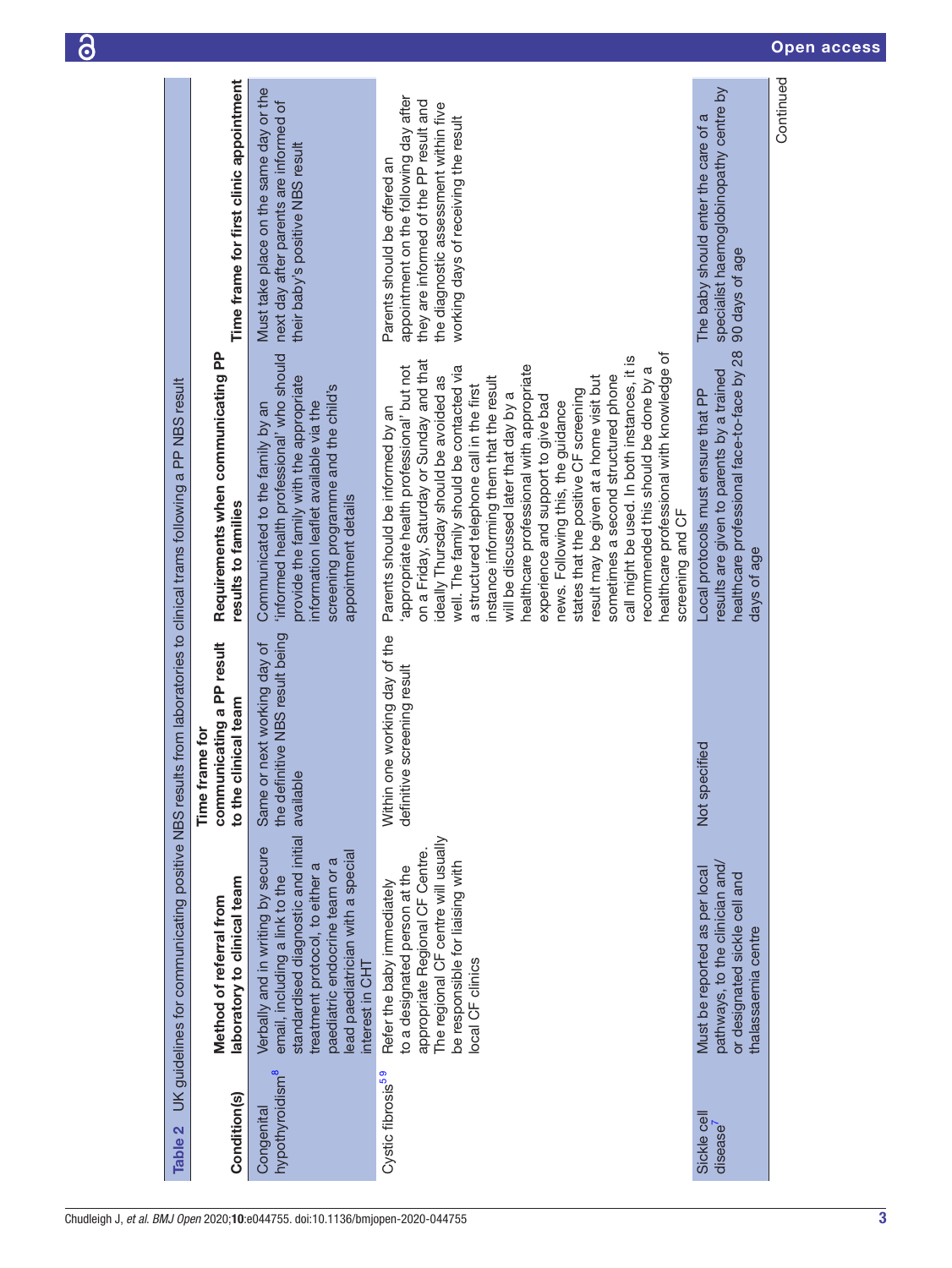| Condition(s)                                                                                   | laboratory to clinical team<br>Method of referral from                                                                                                                                                                                                                                                                                                                            | communicating a PP result<br>to the clinical team<br>Time frame for | Requirements when communicating PP<br>results to families                                                                                                                                                                                                                                                                                                                                                                                                                                                                                                                                      | Time frame for first clinic appointment                                                                                                                                                                                                                                                                                                                                                                                                                                                                                                                                                                                 |
|------------------------------------------------------------------------------------------------|-----------------------------------------------------------------------------------------------------------------------------------------------------------------------------------------------------------------------------------------------------------------------------------------------------------------------------------------------------------------------------------|---------------------------------------------------------------------|------------------------------------------------------------------------------------------------------------------------------------------------------------------------------------------------------------------------------------------------------------------------------------------------------------------------------------------------------------------------------------------------------------------------------------------------------------------------------------------------------------------------------------------------------------------------------------------------|-------------------------------------------------------------------------------------------------------------------------------------------------------------------------------------------------------------------------------------------------------------------------------------------------------------------------------------------------------------------------------------------------------------------------------------------------------------------------------------------------------------------------------------------------------------------------------------------------------------------------|
| diseases (IMDs)<br>PKU, IVA, HCU<br>ncluding<br>and GA1) <sup>6</sup><br>metabolic<br>nherited | MCADD, MSUD, specification for a paediatric IMD<br>linical team (or designated local<br>specialist care; PP cases should<br>ordination with a clinical service<br>Referral of all IMD PP patients<br>that complies with the service<br>team for PKU) verbally and in<br>centre to ensure continuity of<br>should be undertaken in co-<br>be reported to the specialist<br>writing | result is available                                                 | with the relevant 'suspected leaflet' and<br>via email (MCADD), by a member of the<br>first clinic appointment (PKU). Provided<br>home by a member of the relevant IMD<br>until the baby can be transferred to the<br>IMD specialist team (HCU) who should<br>also liaise with the appropriate hospital<br>specialist IMD centre (MSUD, IVA and<br>Same working day that the PP Parents should be informed of the PP<br>details of the first clinic appointment<br>suspected leaflet' and details of the<br>team and provided with the relevant<br>NBS result face-to-face, usually at<br>GA1) | or next working day (PKU); or taken to an<br>web link or in person (HCU); or the same<br>(MCADD) or on the next working day via<br>of dietary supplements (MSUD, IVA and<br>team will liaise with the local hospital to<br>appropriate hospital (if not an inpatient<br>specialist IMD centre on the same day<br>arrange diagnostic testing and supply<br>the PP screening result is available. If<br>transfer is not available, the specialist<br>already) where initial assessment will<br>appropriate hospital within 24 hours<br>The baby should be: reviewed at an<br>take place and then transferred to a<br>GA1) |
|                                                                                                |                                                                                                                                                                                                                                                                                                                                                                                   |                                                                     |                                                                                                                                                                                                                                                                                                                                                                                                                                                                                                                                                                                                |                                                                                                                                                                                                                                                                                                                                                                                                                                                                                                                                                                                                                         |

Table 2

Continued

Continued

CF, cystic fibrosis; CHT, congenital hypothyroidism ; GA1, glutaric aciduria type 1; HCU, homocystinuria; IMD, inherited metabolic diseases; IVA, isovaleric aciduria; MCADD, medium chain

CF, cystic fibrosis; CHT, congenital hypothyroidism ; GA1, glutaric aciduria type 1; HCU, homocystinuria; IMD, inherited metabolic diseases; IVA, isovaleric aciduria; MCADD, medium chain<br>acyl CoA dehydrogenase deficiency;

acyl CoA dehydrogenase deficiency; MSUD, maple syrup urine disease; NBS, newborn bloodspot screening; PKU, phenylketonuria; PP, presumptive positive.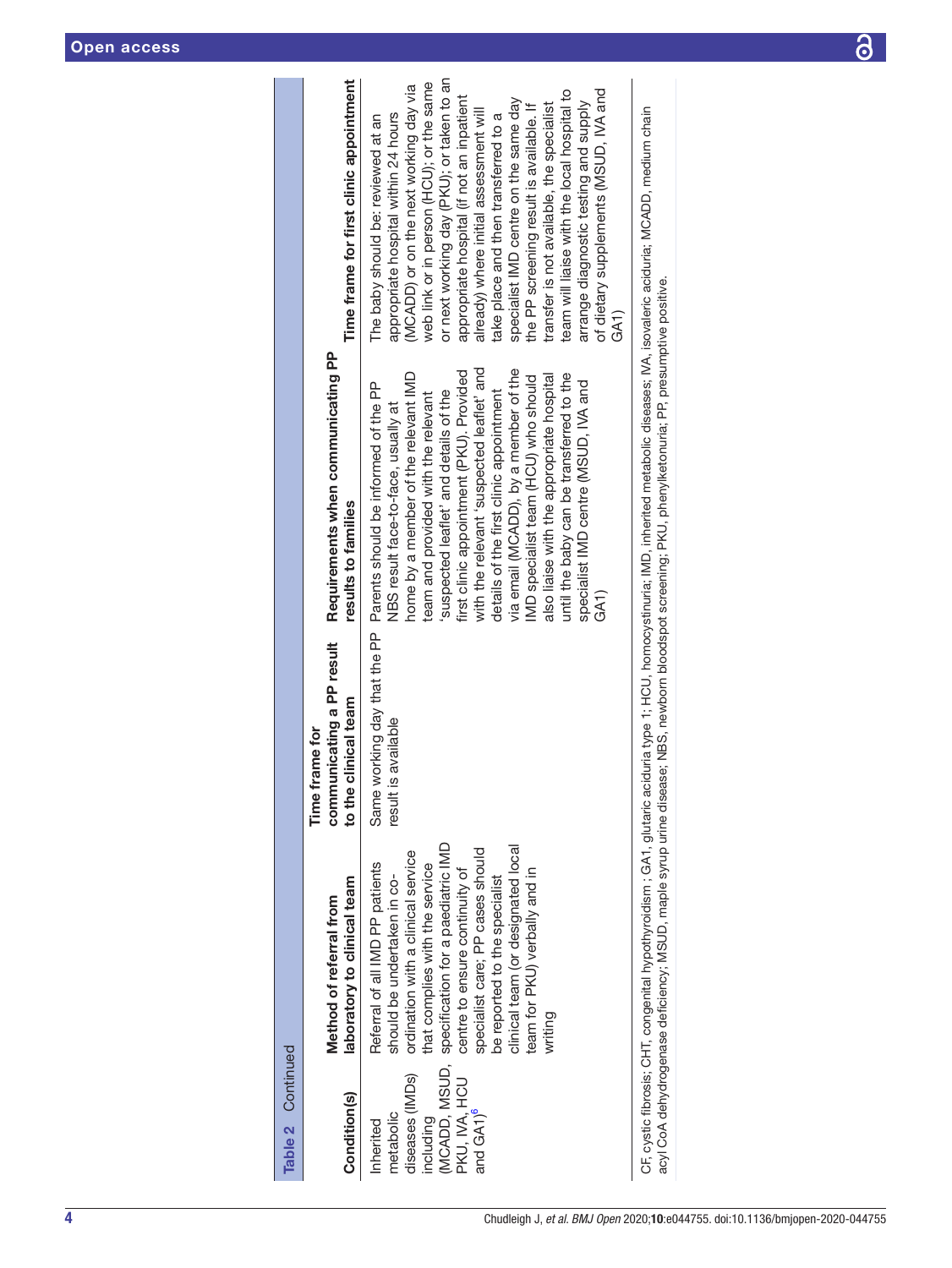Laboratories Network [\(http://www.newbornscreening.](http://www.newbornscreening.org/site/laboratory-directory.asp) [org/site/laboratory-directory.asp](http://www.newbornscreening.org/site/laboratory-directory.asp)) and were contacted via email by a member of the research team. Directors of newborn screening laboratories were invited to be the local principal investigator for their study site and were asked to provide names and contact details of staff within the laboratory who met the inclusion criteria for the study. These staff members were contacted via email and invited to participate.

Representative members of local clinical teams (medical consultants; general paediatricians; nurse specialists; health visitors; specialist screening nurses and genetic counsellors) were identified through individual trust websites and contacted via email to be invited to participate. Those who agreed to participate were also asked to identify other members of their team who they thought should be interviewed to provide further information about the NBS process. These additional potential participants were also contacted by email and invited to participate. Written informed consent was obtained from all participants.

#### Data collection

Semi-structured telephone interviews comprising closed and open-ended questions were conducted by JC between June 2018 and February 2019 to identify the approaches used to communicate positive NBS results from NBS laboratories to health professionals ([online supplemental file](https://dx.doi.org/10.1136/bmjopen-2020-044755) [1\)](https://dx.doi.org/10.1136/bmjopen-2020-044755). Data were collected on: the mode of communication strategy (face-to-face; letter; telephone; and e-mail); the resources involved in each communication strategy; who provides the information and their role; and location (co-located or alternative site) of relevant services for each condition.

#### Data analysis

The purpose of data analysis was to describe and identify approaches currently used to communicate positive NBS results from NBS laboratories to health professionals. Qualitative data from open-ended questions were analysed using thematic analysis $^{22}$  with an inductive approach. Data from laboratory staff and clinical staff were analysed separately. Seven interview transcripts from laboratory staff were coded by two members of the research team (JC and HC) to aid in coding comparisons and inform and align code development. $^{23}$  A code book was developed based on these jointly coded transcripts. A further seven laboratory transcripts were then coded separately by the same two members of the research team using the code book. These separately coded transcripts were compared, a similar process was followed for the transcripts for clinical staff. Following this, the same two members of the research team coded the remainder of the laboratory and clinical staff transcripts using the relevant code books. This was an ongoing, iterative process; new codes were developed and the definition of codes refined as analysis progressed. $^{24}$  Once this initial coding had been completed, these codes were then collapsed into themes.

## <span id="page-6-0"></span>Table 3 Demographics of participants NBS laboratory staff

| <b>Profession</b>                   |                                     | <b>Number of staff</b><br>interviewed |
|-------------------------------------|-------------------------------------|---------------------------------------|
| Director of NBS laboratory          |                                     | 9                                     |
| Consultant biochemist/haematologist |                                     | 2                                     |
| Senior/ clinical scientist          |                                     | 11                                    |
| Length of service                   | Median 12.0 years Range 1.0 to 22.0 | years                                 |
| Length of interview                 | Median 30.8 min                     | Range 13.3 to<br>45.1 mins            |
| Clinical teams                      |                                     |                                       |
| Profession                          |                                     | Number of staff<br>interviewed        |
| Medical consultant                  |                                     | 21                                    |
| Clinical nurse specialist           |                                     | 21                                    |
| Screening specialist nurse/midwife  |                                     | 5                                     |
| Service coordinator                 |                                     | 1                                     |
| Paediatric dietician                |                                     | 1                                     |
| Length of service                   | Median 11.0 years Range 1.5 to 23.0 | years                                 |
| Length of interview                 | Median 33.4 min                     | Range 10.4 to<br>54.6 mins            |

NBS, newborn blodspot screening.

Communication pathways for each condition for each of the 13 NBS laboratories (unit of analysis) were also developed [\(online supplemental file 2](https://dx.doi.org/10.1136/bmjopen-2020-044755)).

#### Positionality and reflexivity

Members of the study team (JC, LM, FU, MB and KWS) have been involved in or continue to undertake a variety of roles and activities associated with the NBS Programme in the UK. It is acknowledged that this could have led to potential bias during data collection and analysis. However, this was balanced by other members of the research team who had previously had minimal involvement in NBS (HC, EKO, AS, SM and PH). Data collection was undertaken by JC and data analysis was mainly undertaken by JC and HC who fall within both camps. Neither JC nor HC were employed in the organisations where data collection was undertaken.

#### **RESULTS**

In total, 71 interviews were conducted: 22 with NBS laboratory staff across 13 laboratories and 49 with members of clinical teams. Four eligible participants declined to be interviewed. Demographics of participants can be seen in [table](#page-6-0) 3.

#### Themes

Five themes were identified from the data: the importance of the result to the child and family; different referral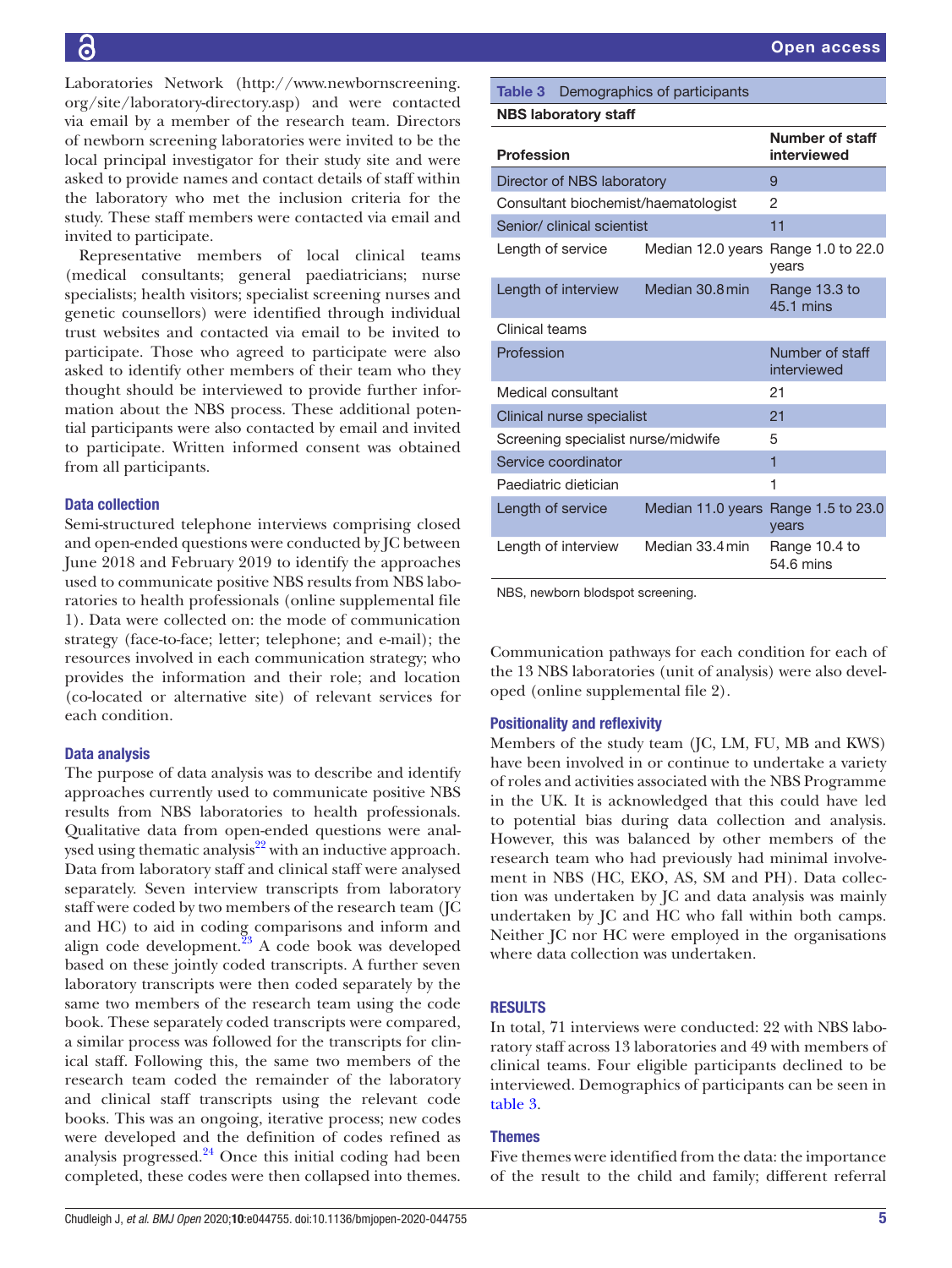approaches for different conditions; no unified process to provide feedback to laboratories; providing carrier results; inconsistency and ambiguity and resource use and responsibilities. These are explored in detail below and supported by illustrative quotations from interview data.

#### The importance of the result to the child and family

Assurance of quality and consistency was a clear priority for all NBS laboratories. This applied to all aspects of analysis, including quality checks of the NBS card, data entry, first line and, if required, second line testing, and timeliness of reporting. There was also a clear appreciation of the significance of the results for families.

…everybody is aware there is a baby at the end of this, there's a family at the end of this and everybody wants to do the best by that family. So, I think because of that everybody pulls together really well and makes sure, even if it's bad timing, which it usually is, everybody still pulls together to make sure it happens. Site 13

In addition, laboratory staff clearly appreciated the urgency of communicating positive NBS results to clinicians particularly for the inherited metabolic diseases (IMDs), including medium chain acyl CoA dehydrogenase deficiency (MCADD), maple syrup urine disease (MSUD), phenylketonuria (PKU), isovaleric aciduria (IVA), homocystinuria (HCU) and glutaric aciduria type 1 (GA1).

Any of the metabolic conditions, if we see a raised result for first time, we will repeat that immediately. So, rather than it going through the system and being repeated, and us only getting the second result the next day, we'd repeat it immediately, so we repeat it effectively offline, and then if it turns out to be positive, we would make the referral straight away. Site 8.

#### Different referral approaches for different conditions

Even though national guidelines are available from Public Health England for referring positive NBS results from the laboratory to the relevant clinicians, 10 out of 13 of the laboratories created their own templates for this purpose following further development and improvement by staff:

… we have a proforma that we send …when we get the results. I know there's a national one which we've looked at but we think our own one probably ticks more boxes. From our point of view, it seems to work for us better Site 7

When a positive NBS result occurs, referrals are made to a range of different clinicians including condition specific consultants, their secretaries, condition specific specialist nurses, specialist screening nurses or screening co-ordinators. The referral process was often based on local arrangements, resources and the fact individual laboratories had detailed standard operating procedures for how they work. These could be quite complex with variation for each condition and often the need to cover large geographical areas. However, usually, these were well understood and implemented.

…we've got SOPs (standard operating procedures) that define where we need to call for whichever result in whichever place…for our congenital hypothyroidism, we have named consultants at (Hospital E). We have a name for (Hospital F) and (Hospitals G, H, I and I) where we'll just report to an on-call paediatrician, So, PKU only if they're (Hospital J) babies we report to a (Hospital J) paediatrician, or there's one of two (Hospital J) paediatricians. If we can't get them, then it goes to the metabolic team at the (Hospital A). Then, MCADD babies if they are (Hospital E) or (Hospital J), then we can report them either to a (Hospital E) named clinician or the (Hospital J) named clinicians. Again, if they're not available, then they'll go down to the metabolic team at (Hospital A) Site 3

Many factors were seen to promote effective communication between the laboratory and clinical teams. This included teams being small which meant everyone within the team knew one another and understood each other's roles; the proximity of teams within sites made communication easier between laboratory staff and relevant clinical teams; and good working relationships among teams within the same hospital and across sites.

I think the close relationship between all the different professional groups for this part of the country works extremely well. Everybody tends to know each other personally; it means there are no barriers to discussion… Now, increasingly, we're working as closely as we can with (Hospital D) in particular…they'll all cover each other, and the labs work quite closely together. We have joint meetings occasionally and to some extent, we have a joint strategic vision because there are specialist lab things that each one of the three of us do. So, we're trying to develop separate areas and compliment rather than compete. Site 9

However, for many laboratories, referral of positive NBS results for congenital hypothyroidism (CHT) was viewed as more problematic. For all of the other screened conditions, dedicated condition specific specialist clinical teams are available to receive the positive NBS result. However, while some babies who have a positive NBS result for CHT will be seen within specialist endocrine teams, CHT is generally viewed as being possible to manage by general paediatricians and, therefore, often babies will be referred to local paediatric services. This can mean that in some instances, there is not a named individual to act as a point of contact.

I'm having to go through a switchboard at a different hospital to try and find somebody who might not be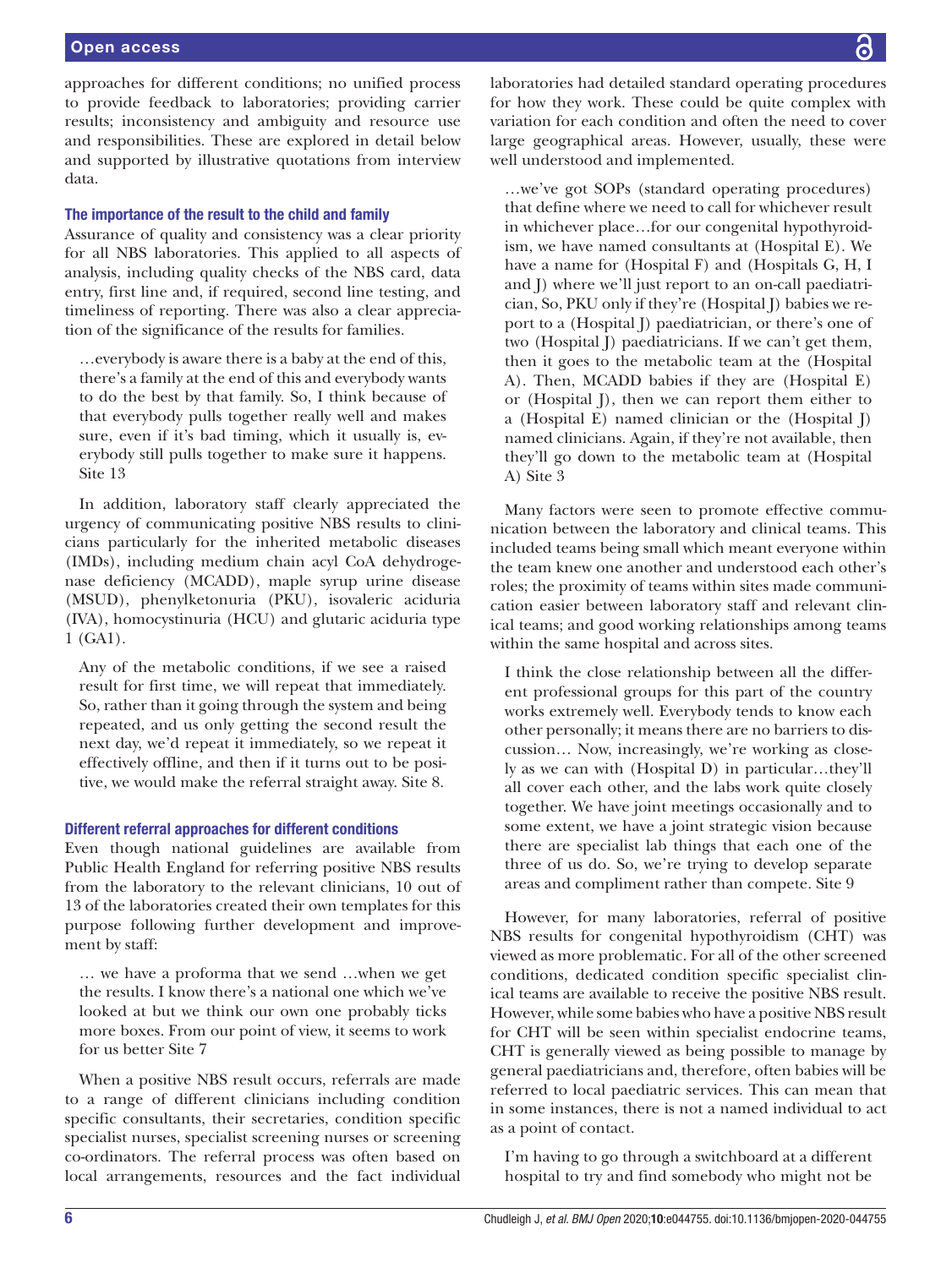6

in that hospital because their clinic's in another hospital… I would love it if I just had one person to call about all my hypothyroidism babies, make my life so much easier if I didn't have to phone different GPs and different consultant endocrinologists. Site 10

Despite these challenges, laboratory staff were acutely aware of the importance of obtaining this feedback to ensure the screening process was complete. Therefore, even though it meant that they often had to invest additional time, laboratory staff would ensure that feedback was received so the final outcome (true positive, false positive and carrier) could be recorded accurately and in a timely manner. Concerns were also raised by laboratory staff and members of clinical teams about the equity of care particularly in relation to availability of scans following a positive NBS result for CHT.

So in terms of equity of care, it would seem that, given that it's a national screening programme, people should be having the same tests for diagnosis as well. Site 4

Conversely, communication of positive CHT NBS results to families was seen as being more straightforward to manage than some of the other conditions included in the NBS programme.

We do far less visits for CHT babies. They're mainly phoned up and told about the results, and then told when the appointment is and where …It's a lot simpler disorder. Site 1

#### No unified process to provide feedback to laboratories

In the UK, following the referral of a baby with a positive screening result, NBS laboratories require feedback from the relevant clinical team once the baby has been seen, assessed and confirmatory testing has been undertaken. There was no consistent unified national approach to providing this feedback, which led to time-consuming efforts by the laboratory staff to obtain information. In contrast, the responsible clinicians often felt they had a clear idea of their duties in this regard.

…if we don't receive feedback, we have to phone and write letter, and that does take quite a bit of time. Site 1

This was in contrast to the views of clinicians who were responsible for providing the feedback to the NBS laboratories who described steps they took to ensure this information was fed back to the laboratories. This suggests that there may be a mismatch between the information the laboratories actually require, the information clinicians are providing and who is seen to have ownership of the information.

Then, what I will normally do then is email (the NBS laboratory) back to say, 'Yes, the parents will be attending,' and so on, or, if the parents declined, which has never happened, 'Okay, they're not coming,' and I would assume they would follow-up. Site 7

The ability of the laboratory to collate and coordinate feedback from different sources, after a child had been seen, was considered to be particularly challenging and time-consuming for CHT. This was often attributed to the fact that affected babies were often seen in 'local' centres rather than tertiary referral centres due to the treatable nature of the condition. As a result, clinicians from many more localities might be involved in their care. To remedy this, some laboratories had sought local solutions to help them deal with the difficulties associated with feedback for positive NBS results for CHT.

CHT is much more of a problem in this region because we are not phoning one individual consultant in this region…The CHT is, I have to chase around a lot more to get that information from other hospitals. They are not very forthcoming, often, at providing the information so I have to chase around, and often I have to get my consultant colleague here, the endocrinologist, to help me with that because that can be a real challenge. Site 10

This was in contrast to the IMDs where the conditions were viewed as being more urgent due to the potential life-threatening nature of, particularly, MCADD, MSUD and IVA. Also, because affected babies were only seen at tertiary centres where often the NBS laboratory staff worked closely both physically and personally with IMD clinical team members.

…for the IMD conditions, because the consultant that sees them is based in the same hospital as me (Laboratory Director) and the fact he is my colleague, we work together to provide the IMD clinical service, I do get that information from him. I also can see that the diagnostic blood tests have been received in our laboratory. So, I know those babies have been seen. Site 10

#### Providing carrier results; inconsistency and ambiguity

Pathways for communicating carrier results to families were viewed by some laboratories as ambiguous and inconsistent. NBS laboratories expressed concern regarding whether parents had been informed of their baby's SCD or CF carrier status and by whom, as this information was often difficult for them to ascertain. Carriers are healthy children who carry a single faulty gene. The most commonly received positive newborn screening result is for carrier status for SCD. Communication pathways can include a range of health professionals, including sickle cell coordinators, sickle cell counsellors, general practitioners, and/or health visitors via telephone, letter, home visit or during the baby's health review when they are 6weeks of age. Therefore, although this represents a different result scenario (the baby is considered healthy),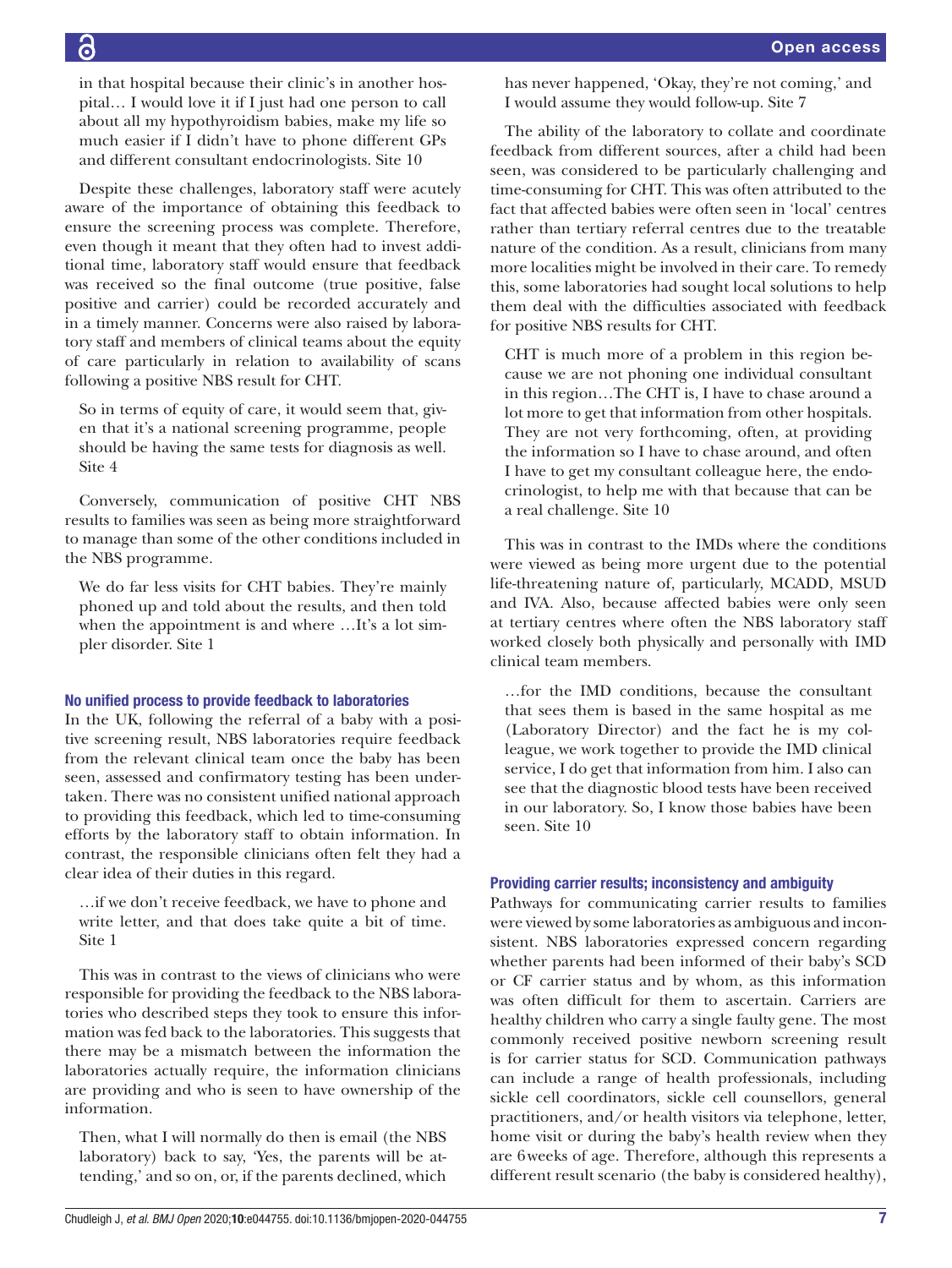there is still evidence of inconsistency in terms of the pathways used.

… for a child who has who has been found to have a carrier status of sickle cell, we just correspond with the health visitor and the GP in a non-urgent way because that is something that just needs to be added to their record but probably won't impact on their health greatly. Site 2

The purpose of the CF NBS protocol in the UK is to maximise the detection of affected individuals (those with two disease causing mutations of the CF transmembrane regulator (CFTR) gene) while minimising the detection of unaffected carriers of CF. However, when carrier results are identified, these too need to be communicated to families. Similar to SCD, this occurs in a range of ways by different people, including general practitioners, health visitors, specialist nurses and genetic counsellors via telephone or home visits.

CF carriers, we've got two specialist nurses within our screening lab and they actually go and do a home visit with the families and give them the CF carrier result in person Site 13

Feedback to the NBS laboratories regarding whether the parents had been informed of their baby's SCD or CF carrier status and by whom was also of concern to some laboratories.

#### Resource use and responsibilities

NBS cards are used to collect blood from infants and information from their parents when the NBS heel prick sample is taken when the child is approximately 5 days of age. Procedures for processing NBS cards for the nine conditions currently included in the NBS Programme were considered to be transparent and efficient; clinicians within the NBS laboratories were able to discuss these in detail and seemed satisfied with how the laboratory guidelines were operationalised.

However, operationalising the communication aspect of the NBS pathways had clear implications in terms of resources; communicating positive newborn screening results for the screened conditions could be time consuming for a range of reasons. These included, not being able to contact the appropriate person or needing to wait for the appropriate busy clinician to return a telephone call.

Sometimes…you'd speak to a secretary and you'd be waiting for a doctor to get back to you. So, it can take a few hours from when you'd started to try and process that, depending on how quickly get back to you. Site 12

…it does sometimes feel like a bit of a battle trying to get hold of someone. Site 3

Again, this was also seen as being condition specific.

Once I know about a positive result (for CF or one of the metabolic conditions), ten, fifteen minutes….for

Due to the time-consuming nature of referring positive NBS results to the relevant professional or team, specialist screening professionals were highly valued by laboratory staff due to their knowledge of the conditions but also their ability to provide a link between the laboratory and the clinical teams. However, this service was not universally available.

CHT, I might be chasing around for an hour. Site 10

We don't have anything luxurious like a screening specialist nurse or anything like that, which I think probably would be extremely useful, but we don't. Site 2

Once the screening result has been received by the relevant member of the clinical team, a large amount of time is dedicated to organising and preparing for the family to be seen by the clinical team for the first time. The responsibility for this is shared and might be undertaken by the laboratory team, the consultant's secretary and/or the consultant or clinical nurse specialist for the specific condition. This was often centre-specific and depends on local arrangements and resources.

Although quite unusual, in some areas, the NBS laboratory would be responsible for arranging the appointment and sometimes the diagnostic tests. In others, this would be the responsibility of the specialist screening coordinator, screening nurse or screening health visitor. In other centres, this would be the responsibility of members of the relevant clinical team such as the consultant or specialist nurse or midwife.

#### Communication pathways

Communication pathways for the 13 newborn screening laboratories in England for positive NBS results were developed from the interview responses. These described how positive NBS results were communicated from the NBS laboratory to parents via the clinical team and highlighted when variations occurred [\(online supplemental](https://dx.doi.org/10.1136/bmjopen-2020-044755)  [file 1](https://dx.doi.org/10.1136/bmjopen-2020-044755)).

### **DISCUSSION**

The findings of this study indicate that NBS laboratory staff are acutely aware of the significance of a positive NBS result and the potential impact this could have on the family, even though in the majority of cases, they do not have direct contact with the family. Despite this, some challenges existed when communicating results from laboratories to relevant clinicians. These could involve time-consuming processes being employed to ensure the NBS 'communication loop' from the laboratory to clinical teams to families and back to the laboratory was closed. Nevertheless, laboratory staff in the present study were willing to invest the additional time and effort needed to ensure the performance thresholds of the NBS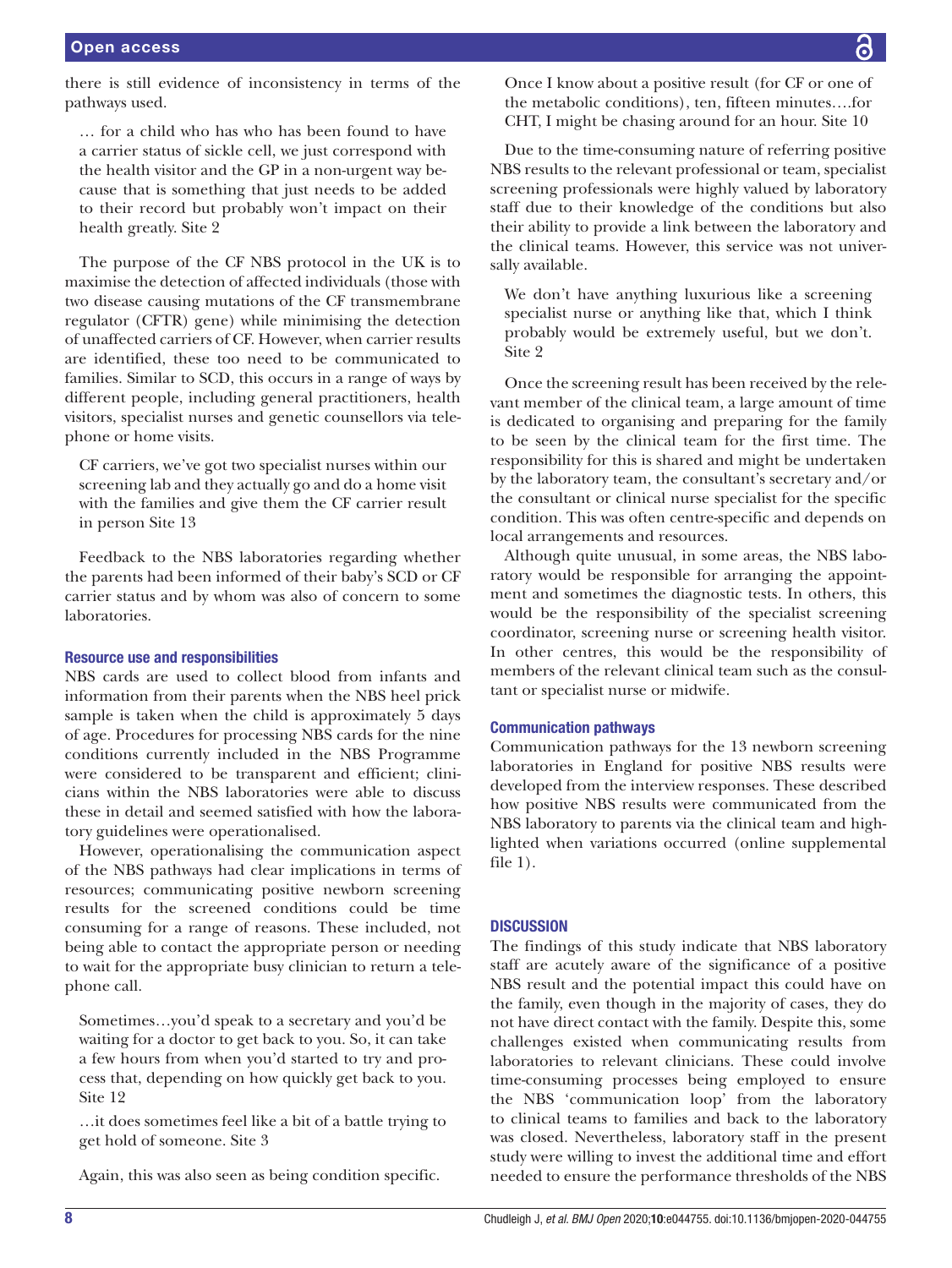Programme were met in particular in relation to referral of screen positive samples, and timely entry into clinical care for all screen positive babies referred to specialist services.<sup>25</sup>

The communication pathway for positive NBS results starts in the laboratory via relevant clinical teams and ends with the family of the affected child. Many studies have explored communication of positive NBS results to families $11-16$  but none have explored communication of NBS results between the laboratory and clinical teams involved in this process.

Although templates for the communication of positive NBS results exist, most laboratories had developed their own proformas, designed to meet local needs more explicitly. Although many laboratories stated these were based on the standard national templates, these had been adapted for a variety of reasons including: attempting to make the formatting of the proforma compatible with existing computer systems and data generated during processing of the NBS result; feedback from clinical teams regarding the content of information that would be useful when receiving the NBS result; and the addition of information to assist laboratories to obtain information from clinical teams about when the baby had been seen so this information could be uploaded to the Child Health Information Service (CHIS) (clinical care records for children which contains information about a child's public health interventions, such as screening, immunisations and outcomes). However, this meant that for clinical teams who received positive NBS results from more than one laboratory, the information and format used varied. It is known that variations exist both nationally and internationally in terms of the approaches used to communicate positive NBS results to families $11-16$  but this would also seem to extend to the approaches used to communicate positive NBS results between clinicians. In addition, laboratory staff could spend considerable time trying to locate and make a referral to the correct clinician. Finally, obtaining the necessary feedback from clinical teams to enable the laboratories to complete their reporting processes could also be time-consuming and challenging. Although this is unlikely to influence communication with the family, it is important to ensure information relating to every child's NBS journey is documented in a timely fashion and is available to relevant professionals involved in the child's care. Interestingly, providing this feedback was not seen as being an issue by clinical staff, which suggests that they may not be aware of the information that is needed and could explain why in some cases this is not fed back in a timely manner.

The communication pathways identified some key similarities and differences between the different NBS laboratories. Key similarities included: contacting the relevant clinical team via telephone or in person (depending on physical proximity to the NBS laboratory) to alert them of a potential positive NBS positive result prior to sending the formal proforma, normally via secure email; requesting feedback from clinical teams

regarding when the baby had been seen and the outcome (although this could either be in the form of a locally generated feedback form or a request for a copy of the clinic letter generated after the initial consultation with the child and family); and automatic upload of screening outcomes to the CHIS. Differences included: who in the clinical team was contacted by the NBS laboratory. This included the Consultant, Registrar, the Clinical Nurse Specialist, Specialist Health Visitors/Midwives, Genetic Counsellors and Screening/Pathway Co-ordinators. In some instances, this was condition specific but often this was determined by local arrangements and availability of resources. The person responsible for arranging the logistics of the initial appointment with the family also varied from the Consultant to more commonly the Clinical Nurse Specialist to infrequently a member of laboratory staff or the Consultant's secretary. This variability reflects those observed when positive NBS results are communicated to families.<sup>11–16</sup> Availability of specialist screening nurses who could act to bridge these processes by receiving the screening result, arrange the follow-up required and deliver the positive NBS result to the family, were highly valued by both laboratory staff and members of clinical teams and viewed as an example of good practice. Communication pathways for carrier results, the most common outcome for NBS screening particularly for SCD, also varied significantly by condition and locality.

Communicating positive NBS results for CHT seemed to be particularly problematic perhaps because communication is not always via a specialist clinical team due to CHT being viewed as manageable by general paediatricians. Different models of care are in operation throughout the country and how these operate seemed to be influenced by local arrangements and resources but also to some extent historical influences. This often led to difficulties from the laboratory perspective: who the correct person was to refer a baby with suspected CHT to; a lack of confidence on occasions once the referral had been made; and concern that the child may not be followed up according to national guidelines. However, performance data from 2017 to  $2018^{26}$  <sup>27</sup> indicates that 92.7% of babies with a CHT positive screening result had a clinical referral initiated within 3 working days of sample receipt by the NBS laboratory, this compared with 100% of babies with MSUD, GA1, IVA, MCADD and 99.1% of babies with PKU. In addition, 93% of children with CHT entered clinical care in a timely manner, this was higher than for those babies with MSUD (50.0%), PKU 61.1%), HCU (66.7%), CF (66.8%) and MCADD (76.2%). Therefore, while these performance data indicate that difficulties communicating the positive NBS result for CHT may have hindered timely referral to relevant clinical teams, this did not delay initiation of clinical care. Other conditions have dedicated clinical teams that focus solely on that condition (CF) or range of conditions (SCD and the metabolic conditions) whereas babies with CHT are seen by endocrine teams who manage a range of other unrelated conditions in addition to CHT.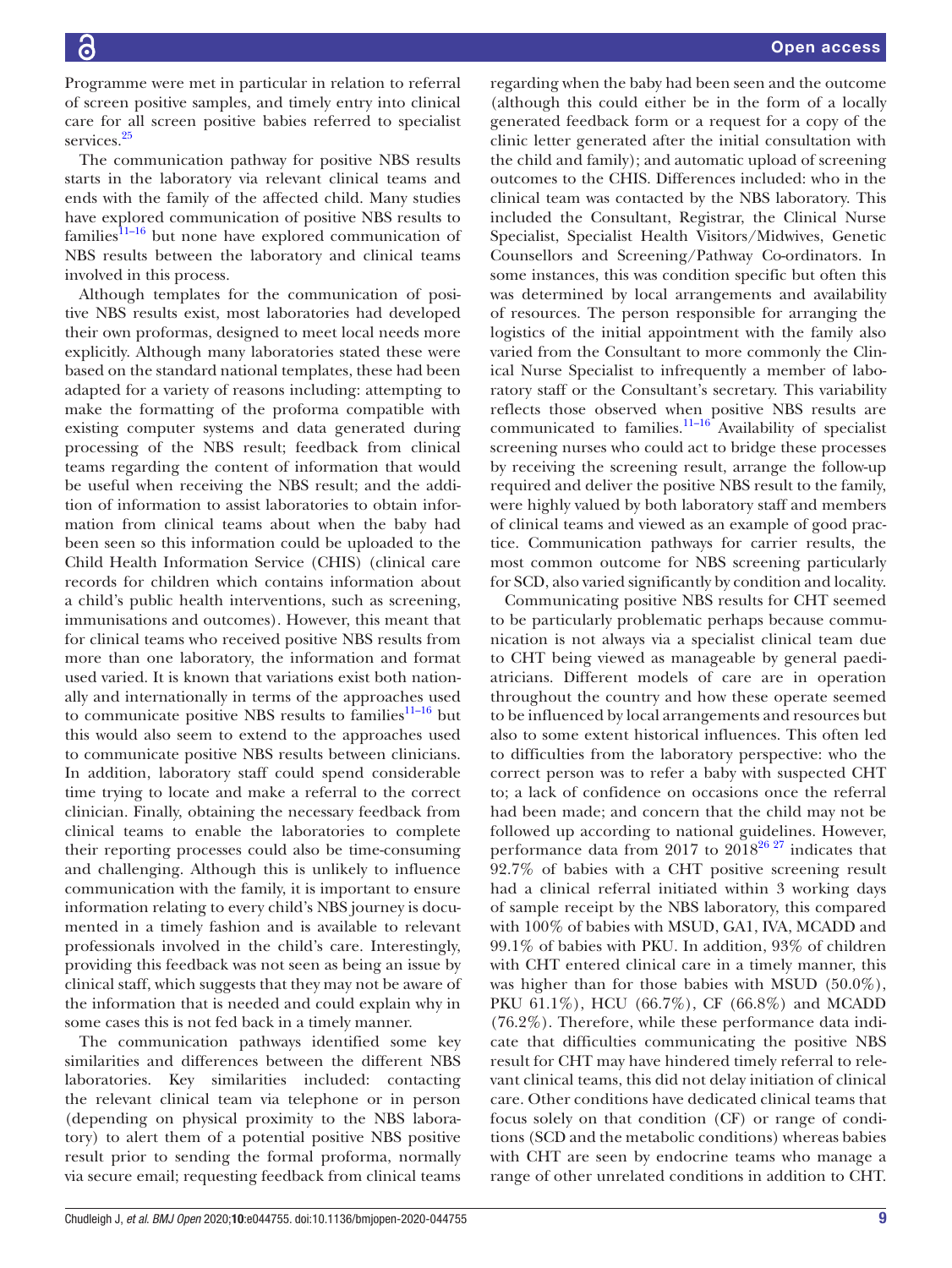#### Open access

As such, the performance data<sup>26,27</sup> indicates that referrals for these conditions were made more quickly although this was not reflected in the time taken to enter clinical care. However, this could also reflect the differing complexities of these conditions in terms of treatment. Another factor that was considered to improve the referral process, particularly for the IMDs, was the close working relationships both physically and personally between laboratory staff and clinical teams were seen to enhance the referral process. However, this could also pose a potential risk if, for instance, relationships deteriorate or people move jobs. This was not evident in the present study but is perhaps something that needs careful consideration to avoid an over-reliance on relationships rather than robust systems.

#### Strengths and limitations

The current study has numerous strengths. This is the first known study that has explored communication pathways for positive NBS results from the laboratory to clinical teams. Participants represented the 13 NBS laboratories in England involved in managing the nine conditions currently included in the NBS programme, increasing the transferability of the findings. In addition, the study design, data collection and analysis were influenced by members of the PPI advisory group and relevant charities. In terms of limitations, the duration of the interviews ranged quite widely and the richness of the data collected was limited in the shorter interviews; in most instances, this was considered to reflect the limited experiences of some of the staff who were interviewed. The researchers are experienced in this field which may have biassed data collection and analysis.

#### Recommendations for practice

The findings of this study suggest a range of recommended routes, with some key requirements for communication of positive NBS results from laboratories to clinicians, allowing for local variation and complexity, would be beneficial. This would ensure information sharing among the range of professionals involved nationally is optimised following a positive NBS result. This would include information required by laboratories to complete their processes, which would reduce demand on resources currently used to ensure this information is collected. Further research is needed to explore communication pathways for positive NBS results for CHT to ensure the process is streamlined and clear communication pathways are in place. While it is acknowledged that a single approach for processing CHT results may not be appropriate or necessary, transparency and complete information such as named contact individuals may help to ensure the process is less labour intensive, particularly from a laboratory perspective. In addition, to reduce variability in communication practices, the inclusion of specialist screening nurses as part of the NBS laboratory team was viewed as an example of good practice.

#### **CONCLUSION**

The importance of ensuring timely and effective communication of positive NBS results from laboratories to families via relevant clinicians was seen as a priority for all involved. Variation exists in terms of proformas and processes used to report positive NBS results to clinical teams, the approaches used and the people involved. This was often determined by local arrangements and resources. These different approaches could be timeconsuming and challenging. Despite these challenges, ensuring quality and consistency was a clear priority for all NBS laboratories.

#### Author affiliations

<sup>1</sup> Centre for Maternal and Child Health Research, City, University of London, London, UK

<sup>2</sup> Faculty of Sports, Health and Applied Science, St Mary's University Twickenham, Twickenham, UK

<sup>3</sup>Biochemical Sciences, Viapath, Guys & St Thomas' NHS Foundation Trust, GKT School of Medical Education, King's College London, London, UK

<sup>4</sup>Women's and Children's Health, University of Liverpool, Liverpool, UK <sup>5</sup>Centre for Arts, Memory and Communities, Coventry University, Coventry, UK <sup>6</sup>School of Clinical Medicine, University of Cambridge, Cambridge, UK

<sup>7</sup> Division of Psychology and Mental Health, The University of Manchester, Manchester, UK

<sup>8</sup>Paediatric Psychology and Play Services, Great Ormond Street Hospital for Children NHS FoundationTrust, London, UK

<sup>9</sup>Florence Nightingale Faculty of Nursing, Midwifery & Palliative Care, King's College London, London, UK

Twitter Rachel S Carling [@Rachblacklabel](https://twitter.com/Rachblacklabel) and Alan Simpson [@cityalan](https://twitter.com/cityalan)

Acknowledgements The authors would like to thank the Newborn Screening Laboratory Directors in England for agreeing to act as local principal investigators for this study. The authors would also like to thank all the parents in the Public and Patient Involvement Advisory Group for this study for their invaluable input.

Contributors JC made substantial contributions to the conception and design of the work. She acquired and interpreted the data for the work. She was involved in drafting the work, approved the final version to be published and agrees to be accountable for all aspects of the work in ensuring that questions related to the accuracy or integrity of any part of the work are appropriately investigated and resolved. AS and SM made substantial contributions to the conception and design of the work. They were involved in drafting the work, approved the final version to be published and agree to be accountable for all aspects of the work in ensuring that questions related to the accuracy or integrity of any part of the work are appropriately investigated and resolved. EO, PH and HC were involved interpreting the data for the work and revising the work critically for important intellectual content, approved the final version to be published and agree to be accountable for all aspects of the work in ensuring that questions related to the accuracy or integrity of any part of the work are appropriately investigated and resolved. LM, FU, MB, RSC and KS made substantial contributions to the conception and design of the work. They were involved in drafting the work, approved the final version to be published and agree to be accountable for all aspects of the work in ensuring that questions related to the accuracy or integrity of any part of the work are appropriately investigated and resolved.

Funding This study is funded by the National Institute for Health Research (NIHR) (Health Services and Delivery Research (project reference 16/52/25)). The views expressed are those of the authors and not necessarily those of the NIHR or the Department of Health and Social Care.

Competing interests None declared.

Patient consent for publication Not required.

Ethics approval This study was approved by the London Stanmore ethics committee, reference 231291.

Provenance and peer review Not commissioned; externally peer reviewed.